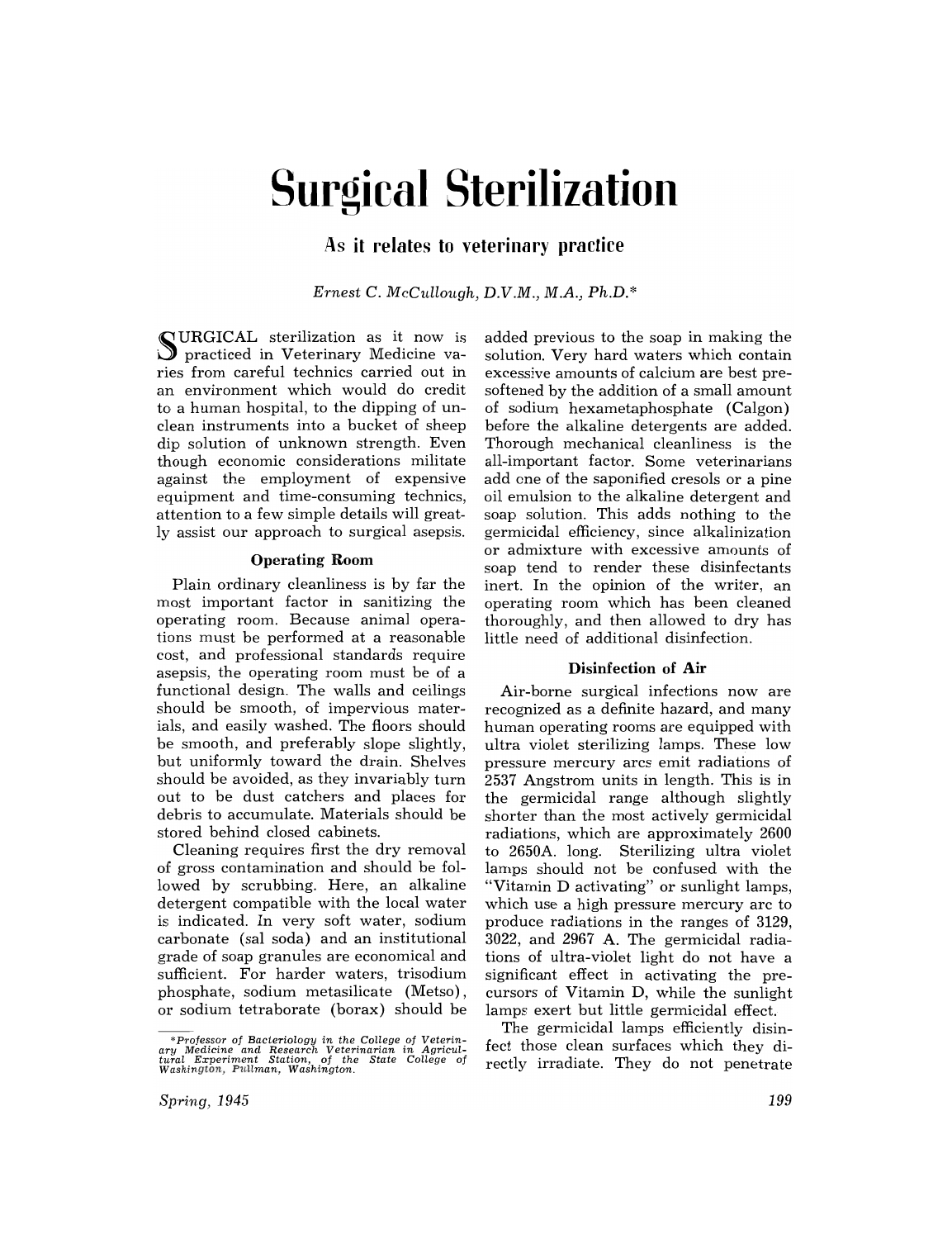beneath the surface so that pathogens contained in the blood, discharges and filth are but little effected by reasonable amounts of irradiation. Furthermore, ordinary glass is opaque to these rays. They are not reflected from ordinary walls, which limits their effectiveness to surfaces directly irradiated. Pathogens contained in air are readily killed by exposure to the rays of germicidal light, although if they are protected by large dust particles, much longer periods of exposure are required.

The disinfection of air by means of ozonators has not proven practical. Concentrations of ozone sufficient to kill pathogens also are toxic to animals and people who breathe the air. While germicidal ultraviolet lamps do convert a small amount of atmospheric oxygen into ozone, the concentration is much below either the germicidal or toxic levels. The small ozonators frequently found in veterinary hospitals are reasonably efficient in producing sufficient ozone to oxidize many of the doggy odors, but have no significance in killing microorganisms. When used in small, closed kennel rooms, it is possible that they might produce sufficient ozone to be toxic to the hospitalized animals, or to attendants spending many hours in these rooms.

Aerosols of propylene glycol, hypochlorites or other chemicals can be vaporized into the atmohphere to reduce the number of microorganisms. They do not appear to have practical application in Veterinary Medicine.

### Skin Disinfection

The preoperative disinfection of the site of operation is of extreme importance. Preliminary clipping removes some organisms and shaving removes many more. A careful and thorough soap scrub is highly efficient in reducing the number of survivors. Ordinary soap is practically as germicidal as surgical soap and less expensive. The so-called germicidal soaps which contain 1 or 2 per cent potassium mercuric iodide are somewhat more effective against staphylococci, but show no appreciable increase in efficiency against pathogens. The soaps which contain cresols have no advantage over ordinary soaps. Hard water coconut oil soaps are somewhat better germicides although the lather they produce is inclined to be weak and thin. A thorough scrub is too frequently neglected in veterinary surgery and often attempts are made to compensate by using strong, harsh chemical disinfectants. This is an error. The final scrubbing of the skin with a sterile cotton pledget saturated with ether is a distinct contribution to surgical safety, not because ether is an especially active germicide, but because ether is a good fat solvent and allows for more thorough cleaning.

#### Iodine Most Effective

For the pre-incision disinfection of the scrubbed skin, iodine appears to be the most effective. The U. S. P. tincture has no superior as an effective skin germicide. However, it must be applied only to dry skin because when the tincture is diluted with water the very irritant nascent iodine is liberated. This is because the amount of metallic iodine in the tincture is too great to be held in aqueous solution by the small amount of iodide which is present. Mild tincture of iodine is nearly as efficient as the older tincture and much less irritant. It has the following formula:

| Metallic iodine 2 Gm.           |  |
|---------------------------------|--|
| Sodium iodide 2.4 Gm.           |  |
| Diluted ethyl alcohol, approxi- |  |
| mately 46 per cent-100ml.       |  |

Here, the proportion of iodide to iodine is sufficient to hold the iodine in solution in any dilution, so that nascent iodine cannot be liberated.

The complex mercurials, such as mercurochrome, merthiolate, and metaphen, usually as the alcoholic tincture, are employed in many hospitals with success. However, the tendency of mercurials to be bacteriostatic rather than bactericidal and the ability of a mercury-treated organism to recover when carried into the tissues, where competitive absorption will remove much of the mercury coating, has tended to make bacteriologists skeptical of the use of mercury compounds.

Vaichulis and Arnold have recommended the following colored alcoholic solution

*The Veterinary Student*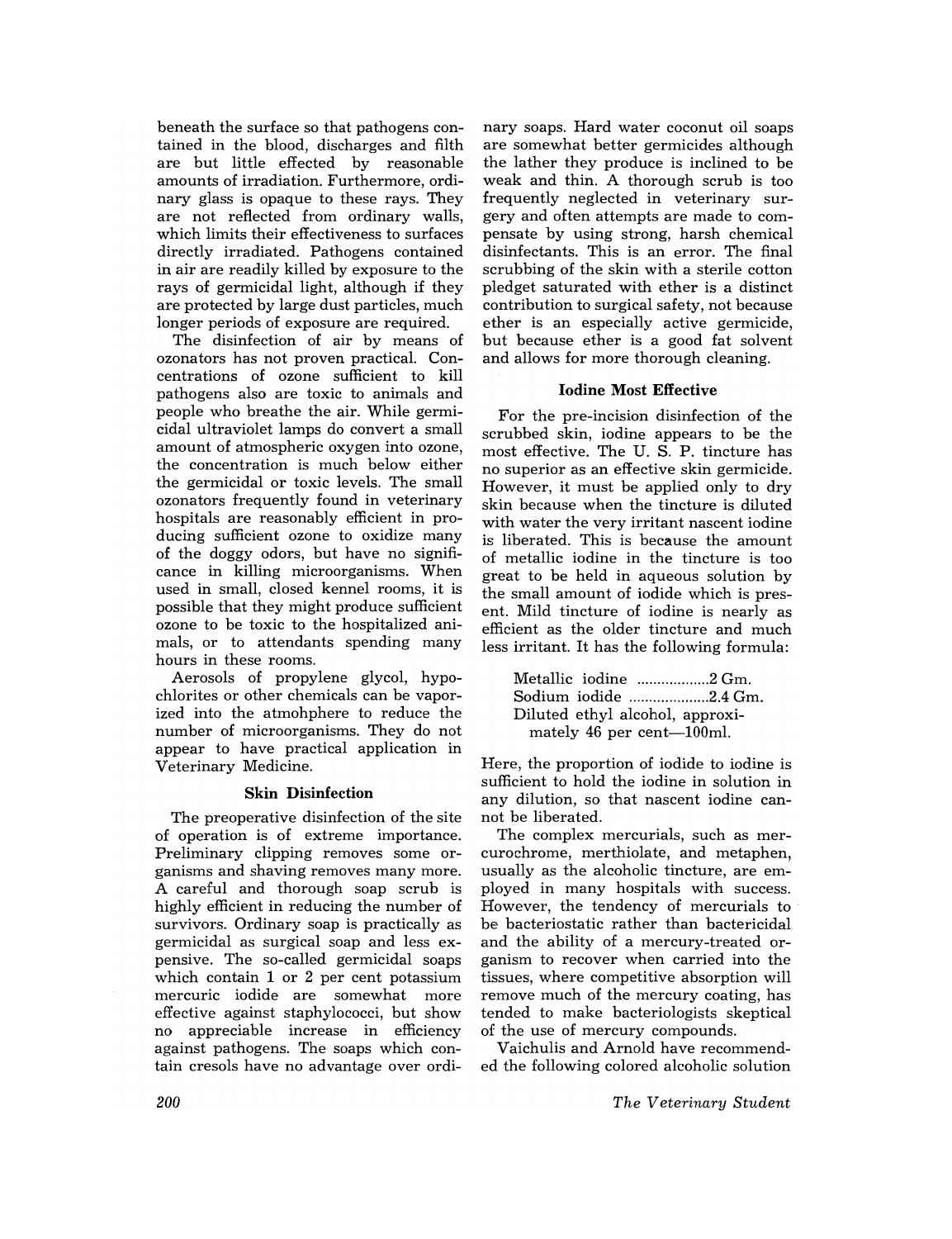of mercuric chloride as an economical skin disinfectant:

| Ethyl alcohol 525.0 ml.   |  |
|---------------------------|--|
| Acetone, U.S.P. 100.0 ml. |  |
| Mercuric chloride 1.0 Gm. |  |
|                           |  |
| Chrysoidin Y 2.0 Gm.      |  |
| Distilled water 367.5 ml. |  |

Since the amount of hydrochloric acid is sufficient to hold alkaline minerals in solution, tap water in most areas should serve as well as distilled water. The colored solutions have the advantage of indicating the areas treated.

Zephiran, which is a cationic detergent, also is a recognized skin disinfectant. Very careful operators used the aqueous solution first, then the tincture. For skin distinfection, the less refined and cheaper Roccal can be substituted. These products have the great advantage of being nearly non-toxic and non-irritating. However, cationic detergents are incompatible with soaps. If any soap remains on the skin, the germicidal action of the Zephiran or Roccal is apt to be nullified. If a cationic detergent is used instead of soap in the preliminary scrub, a cationic skin disinfectant would prove ideal. The writer believes this combination may be the technic of the future.

Alcohol, 70 per cent by weight, is used satisfactorily where the presurgical scrub has been properly carried out. Isopropyl alcohol is a more efficient germicide than ethyl alcohol. It usually is applied full strength.

A common error is to apply one of the milder skin disinfectants with unsterilized 01' even unclean cotton, Sterilized gauze packs should be used.

## Instrument Disinfection

The ideal method of properly sterilizing clean instruments in an adequate steam pressure sterilizer, such as is used in human hospitals, is beyond the practical reach of most veterinary practitioners. Some compromises must be made between what we would like to do and what we can de under practical conditions. Fortunately, most pathogens are not extremely resistant to either heat or chemical sterilization.

*Spring. 1945* 

The spores of the B. *anthracis*, the only sporulating aerobe which is pathogenic, are not liable to appear as instrument contaminants. This leaves only the spores of the pathogenic anaerobes to cause especial concern, In other words, if the bactericidal treatment given instruments is sufficient to destroy spores of *Cl. septicum, Cl. novyi*, *Cl. welchii* and *Cl. tetani*, a reasonably satisfactory degree of sterility has been obtained, This is not difficult. Attention to a few simple rules is sufficient. Cleaning is by far the most important step. It is almost impossible to destroy spores embedded in pus or tissue debris held in the joint of a surgical instrument without applying such heroic measures that the value of the instrument is injured. Even subjecting such an instrument to steam pressure sterilization in a properly designed autoclave or steam pressure instrument sterilizer at a steam pressure of 15 pounds, with a temperature of  $121^{\circ}$ C. for 20 minutes will not assure sterility. This is because the dry debris surrounding the organisms may protect them from direct contact with moist heat. It is well known that a short period of exposure to dry heat at  $121^{\circ}$ C. is not always sufficient to sterilize.

#### Trisodium Phosphate

The first and most important step in making instruments surgically safe is cleaning. All locked instruments must be unlocked to allow cleaning. Contaminated instruments can be placed in a previously boiled solution containing trisodium phosphate and brought to a boil. When removed onto a clean cloth, the instruments will be found to be bright and free from debris. They can be stored in a clean, but nonsterile condition until just prior to the operation.

The ideal technic of sterilization is to place them in a suitable tray, protected on both top and bottom by a clean cloth, and subject them to autoclaving or sterilizing in a steam pressure sterilizer for  $15$  to  $20$ minutes, at a temperature of  $121^{\circ}$ C., which is attained in a properly operated sterilizer with 15 pounds pressure at sea level, with one pound added for each 2000 feet elevation. After the required period of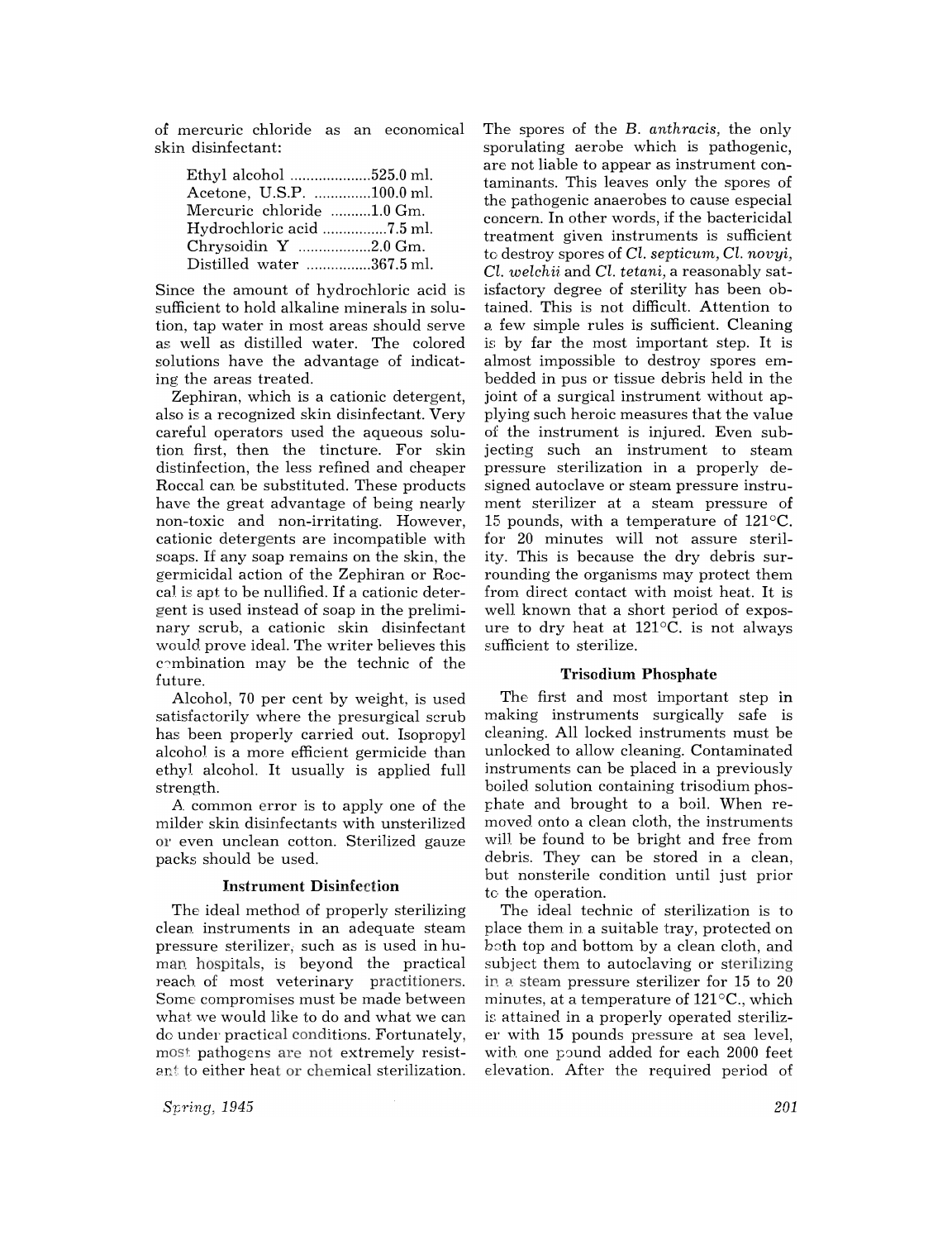exposure, the steam is released rapidly, leaving the instruments dry.

A pressure cooker can be substituted for the sterilizer. Here, care must be taken that the pressure gage is accurate, since the majority of gages on cheap pressure cookers register fictitiously high pressure. Moreover, the air is exhausted at the top of the cooker, which makes the necessary complete air removal difficult to attain. When only a minimum of water is used in the bottom of the pressure cooker and the instruments are held off the bottom by means of a rack, dry instruments can be obtained by releasing the steam rapidly.

Boiling, while lacking some of the theoretical advantages of steam pressure sterilization, is rapid, requires little equipment and is reasonably satisfactory, providing the instruments have been subjected to previous cleaning. Placing dirty, contaminated instruments, containing dried deposits of pus and debris, into boiling water cannot insure satisfactory disinfection.

Rusting during boiling is partially controlled by first bringing the water to a brisk boil to remove the dissolved  $O_2$  before immersing the instruments. Even better results are obtained by adding an anti-rust tablet or a few crystals of sodium nitrite.

# Chemical Sterilization of Instruments

Chemical sterilizing solutions are widely used, especially for instruments used in minor surgery. Their use definitely represents a compromise between surgical safety and convenience. The ideal chemical sterilizing solution for instruments would be stable, non-corrosive to cutting blades, not injurious to finished surfaces, be highly germicidal without leaving any toxic residues, be rapid in action even in cold solutions, be able to penetrate small amounts of tissure debris and be transparent. No product approaches these requirements.

If "cold sterilization" is to be even reasonably safe, four steps are required:

1. Thorough mechanical cleansing of the instruments to remove all blood, pus or materials which might protect pathogens.

- 2. Prolonged periods of immersion, preferably with the solution rather warm. Placing the container over a 10 watt electric lamp by means of rack, so that the solution is maintained at approximately 110 to 120°F. will greatly add to the efficiency of the sterilizing agent and allow much shorter periods of exposure and weaker solutions to be used.
- 3. Rinsing of the instrument in sterile or at least non-contaminated water after it has been in the solution.
- 4. Drying under sterile conditions. There is no reason why acetone cannot be used to facilitate rapid drying.

#### Isopropyl Alcohol

Most of the "sterilizing solutions" contain isopropyl alcohol, ethyl alcohol, formalin or a cationic detergent, such as Zephirin or Roccal. The most frequently employed and the least reliable are the solutions of ethyl alcohol; 70 per cent by weight being the most effective. Isopropyl alcohol is somewhat more effective; is obtainable without revenue restrictions and is economicaL

A 5 per cent solution of Lysol, Amphyl or Liquor Cresolis Saponatus will prove reasonably satisfactory, especially if the solution can be used warm.

The following has been used satisfactorily, and makes a transparent solution:

A borax formalin solution consisting of a 5 per cent solution of sodium tetraborate in 10 per cent formalin is being widely used. Spaulding found that none of the "sterilizing solutions" which he tested was efficient in killing the spores of *Cl. tetani,*  when protected by pus or blood.

Rusting can be delayed by adding 0.5 per cent sodium nitrite to these solutions.

#### Flaming

Flaming sometimes is practiced with small instruments. If the instrument is held in the flame until thoroughly heated, it is both sterilized and ruined as a surgi